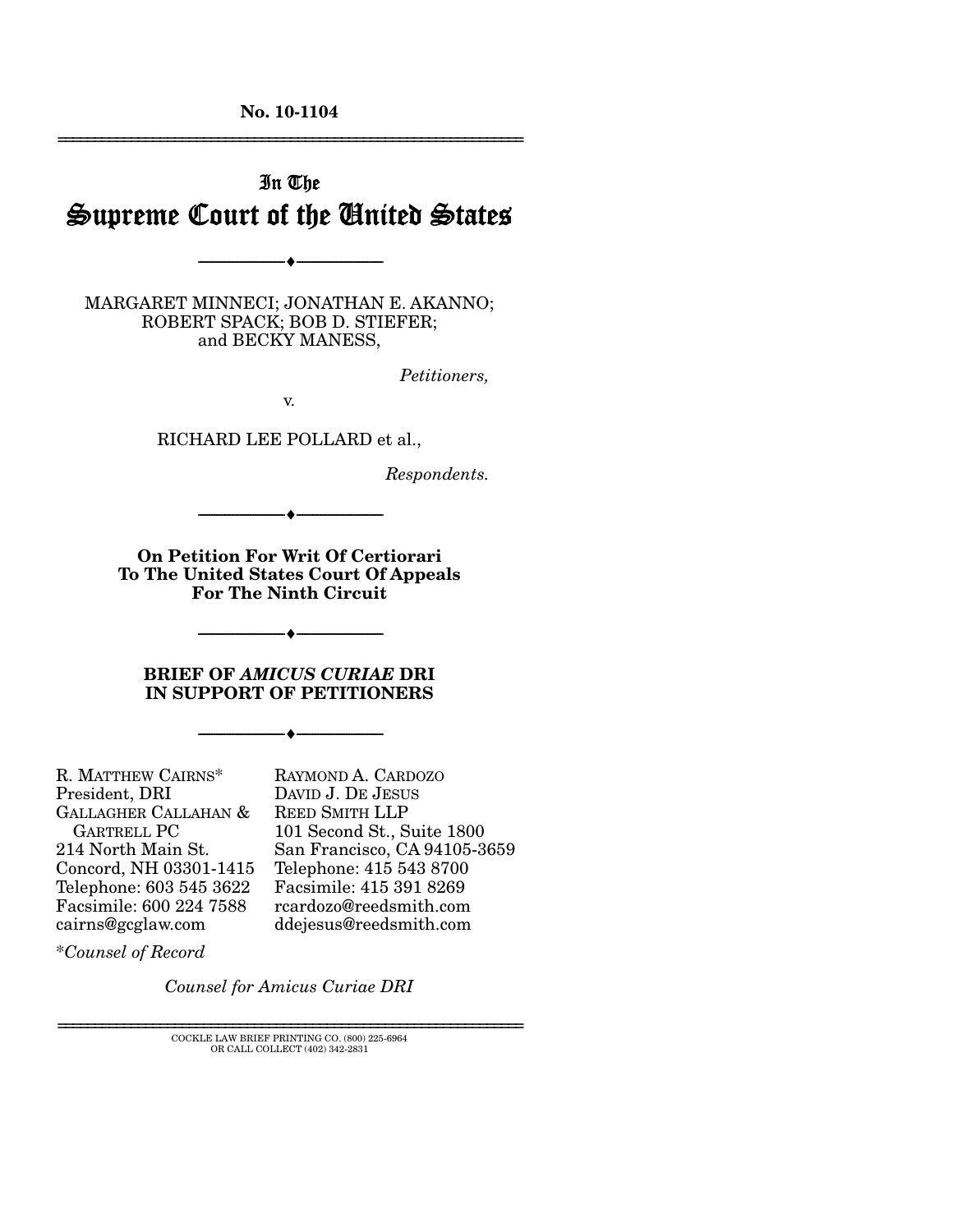i

# TABLE OF CONTENTS

Page

| INTRODUCTION AND INTEREST OF AMICUS |  |
|-------------------------------------|--|
|                                     |  |
| REASONS FOR GRANTING THE PETITION 4 |  |
|                                     |  |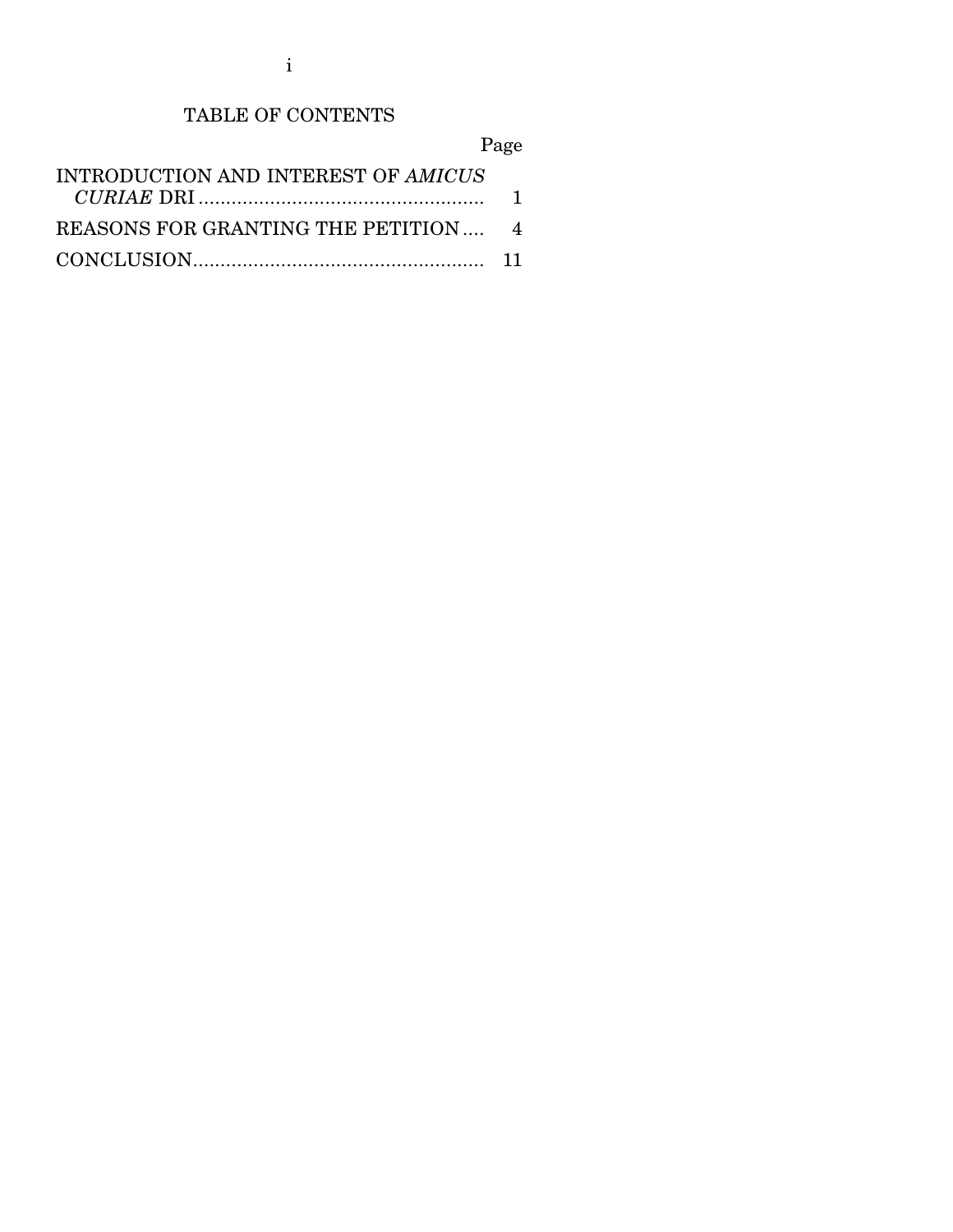# TABLE OF AUTHORITIES

# Page

## CASES

| Bivens v. Six Unknown Fed. Narcotics Agents,                                                                                              |
|-------------------------------------------------------------------------------------------------------------------------------------------|
| Carlson v. Green, 446 U.S. 14 (1980)4, 6                                                                                                  |
| Corr. Svcs. Corp. v. Malesko, 534 U.S. 61 (2001)7                                                                                         |
| Davis v. Passman, 442 U.S. 228 (1979) 4                                                                                                   |
| Greenwood v. CompuCredit Corp., 615 F.3d<br>1204 (9th Cir. 2010), petition for cert. filed,<br>79 U.S.L.W. 3442 (U.S. Jan. 24, 2011) (No. |
|                                                                                                                                           |
| Martinez v. Mercy Hosp. of Bakersfield, No.<br>1:09-cv-01994, 2011 WL 444861 (E.D. Cal.                                                   |
| Matrixx Initiatives Inc. v. Siracusano, 131                                                                                               |
| Merrill Lynch, Pierce, Fenner & Smith, Inc. v.                                                                                            |
| Reiner v. Mental Health Kokua, No. 10-00340,<br>2011 WL 322535 (D. Haw. Jan. 31, 2011) 10                                                 |
| Schweiker v. Chilicky, 487 U.S. 412 (1988)5                                                                                               |
| Sosa v. Alvarez-Machain, 542 U.S. 692 (2004)4                                                                                             |
| Stolt-Nielsen S.A. v. Animalfeeds Int'l Corp.,                                                                                            |
| U.S. v. Nat'l Treasury Employees Union, 513                                                                                               |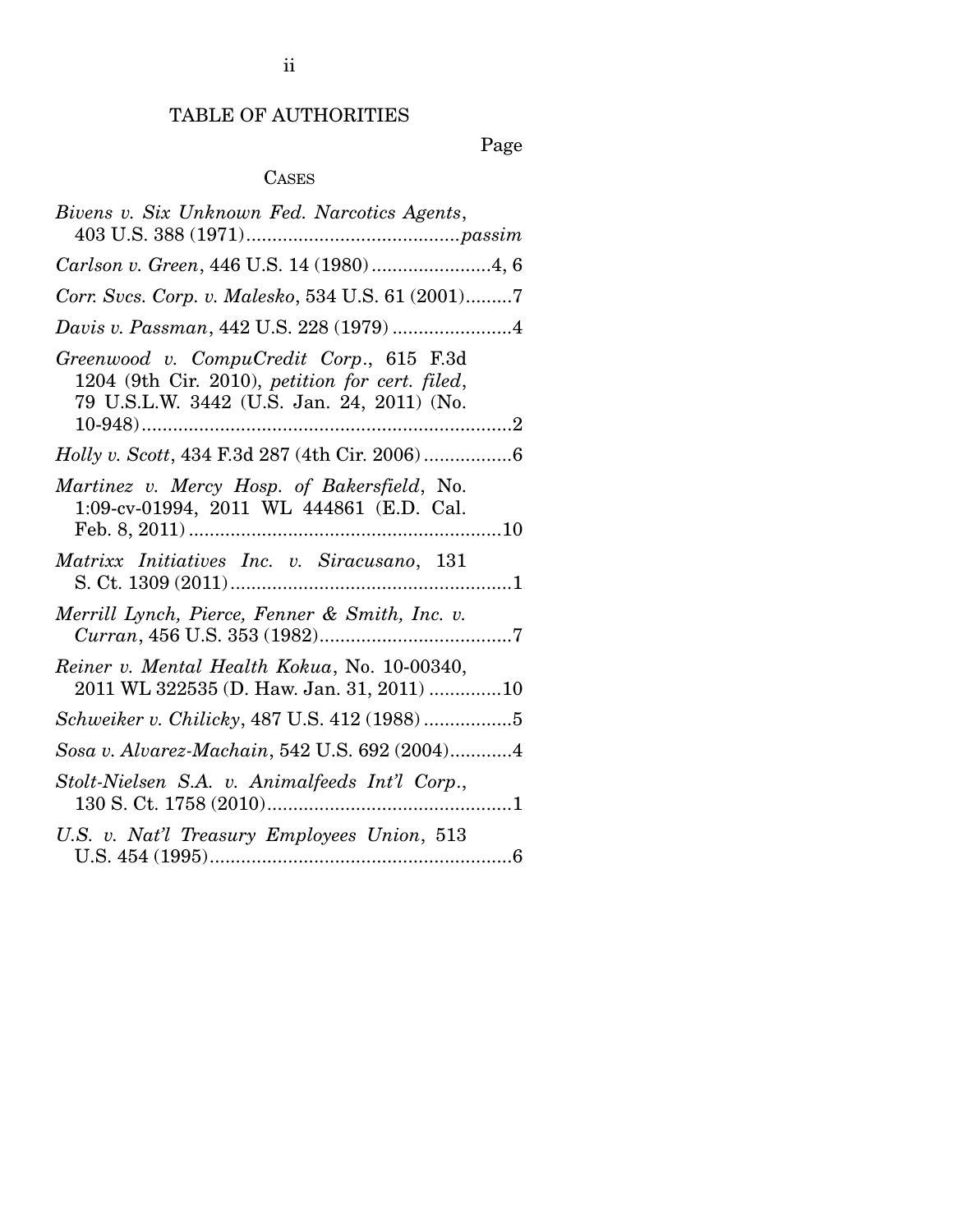TABLE OF AUTHORITIES – Continued

Page

### **STATUTES**

18 U.S.C. § 4013(b) ....................................................... 6

### OTHER AUTHORITIES

| Laura A. Dickinson, Government For Hire:                                                       |  |
|------------------------------------------------------------------------------------------------|--|
| Privatizing Foreign Affairs And The Problem                                                    |  |
| Of Accountability Under International Law,                                                     |  |
|                                                                                                |  |
| Laura A. Dickinson, <i>Public Law Values In A</i><br>Privatized World, 31 YALE J. INTL. L. 383 |  |
|                                                                                                |  |
| Richard Frankel, Regulating Privatized Govern-<br>ment Through § 1983, 76 U. CHI. L. REV.      |  |
|                                                                                                |  |
|                                                                                                |  |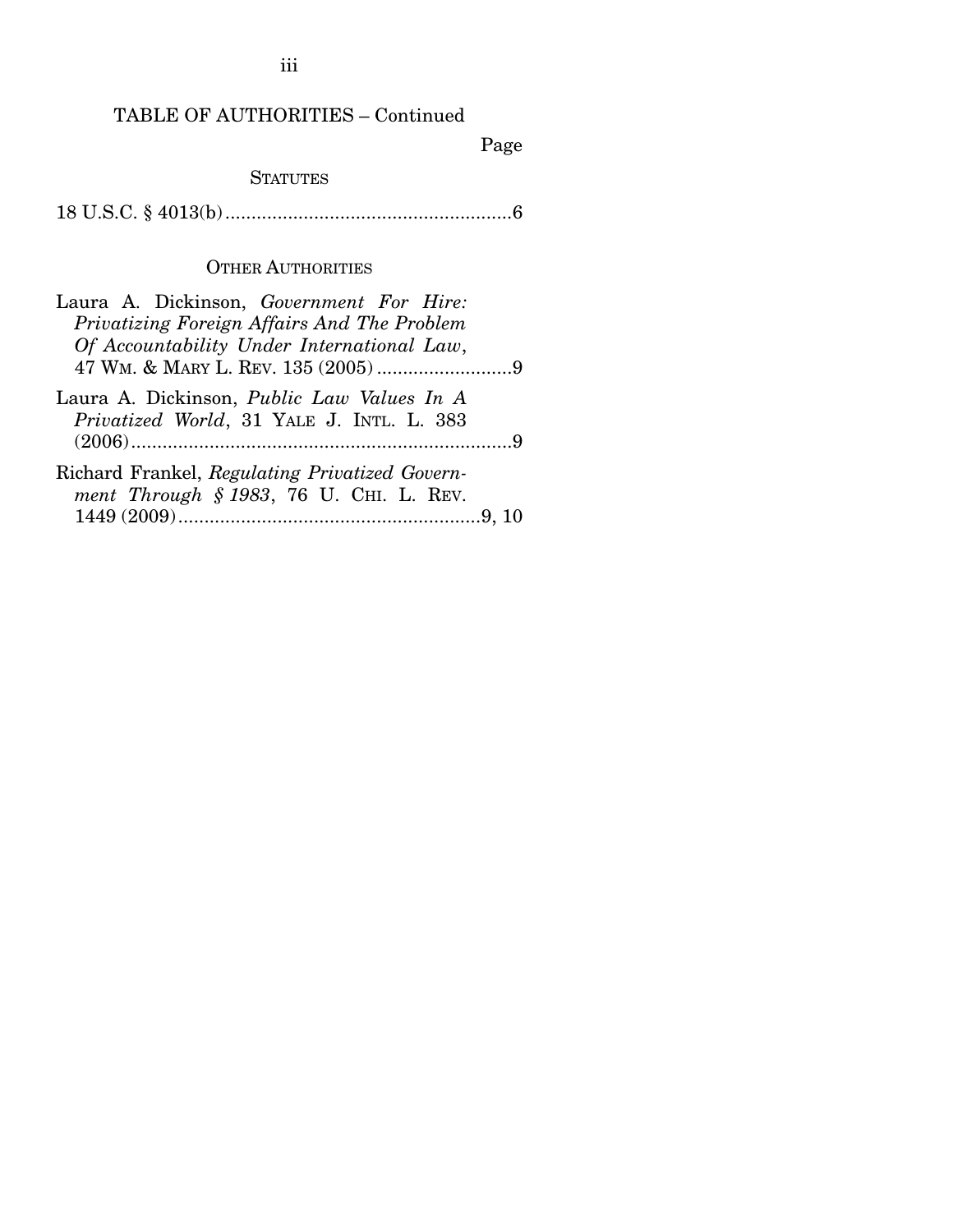### **INTRODUCTION AND INTEREST OF** *AMICUS CURIAE* **DRI**<sup>1</sup>

 DRI is an international organization that includes more than 22,000 attorneys involved in the defense of civil litigation. DRI is committed to enhancing the skills, effectiveness, and professionalism of defense attorneys. Because of this commitment, DRI seeks to address issues germane to defense attorneys and their clients, and to the civil justice system. Consequently, DRI has long been a voice in the ongoing effort to make the civil justice system more fair, efficient, and – where national issues are involved – consistent.

 To promote these objectives, DRI participates as *amicus curiae* in cases that raise issues of import to its members, their clients, and to the judicial system. Recently, DRI has filed *amicus* briefs in this Court addressing the inconsistent application of law or judicial intrusion into legislative or regulatory authority. *See, e.g.*, *Matrixx Initiatives Inc. v. Siracusano*, 131 S. Ct. 1309 (2011); *Stolt-Nielsen S.A.* 

<sup>1</sup> Pursuant to Supreme Court Rule 37.6, *amicus curiae* states that no counsel for any party authored this brief in whole or in part and that no entity or person, aside from *amicus curiae*, its members, and its counsel, made any monetary contribution towards the preparation and submission of this brief. Pursuant to Supreme Court Rule 37.3(a), *amicus curiae* certifies that counsel of record for both petitioner and respondents have consented to this filing in letters on file with the Clerk's office. The parties were notified of the intention to file ten days prior to the due date of this brief.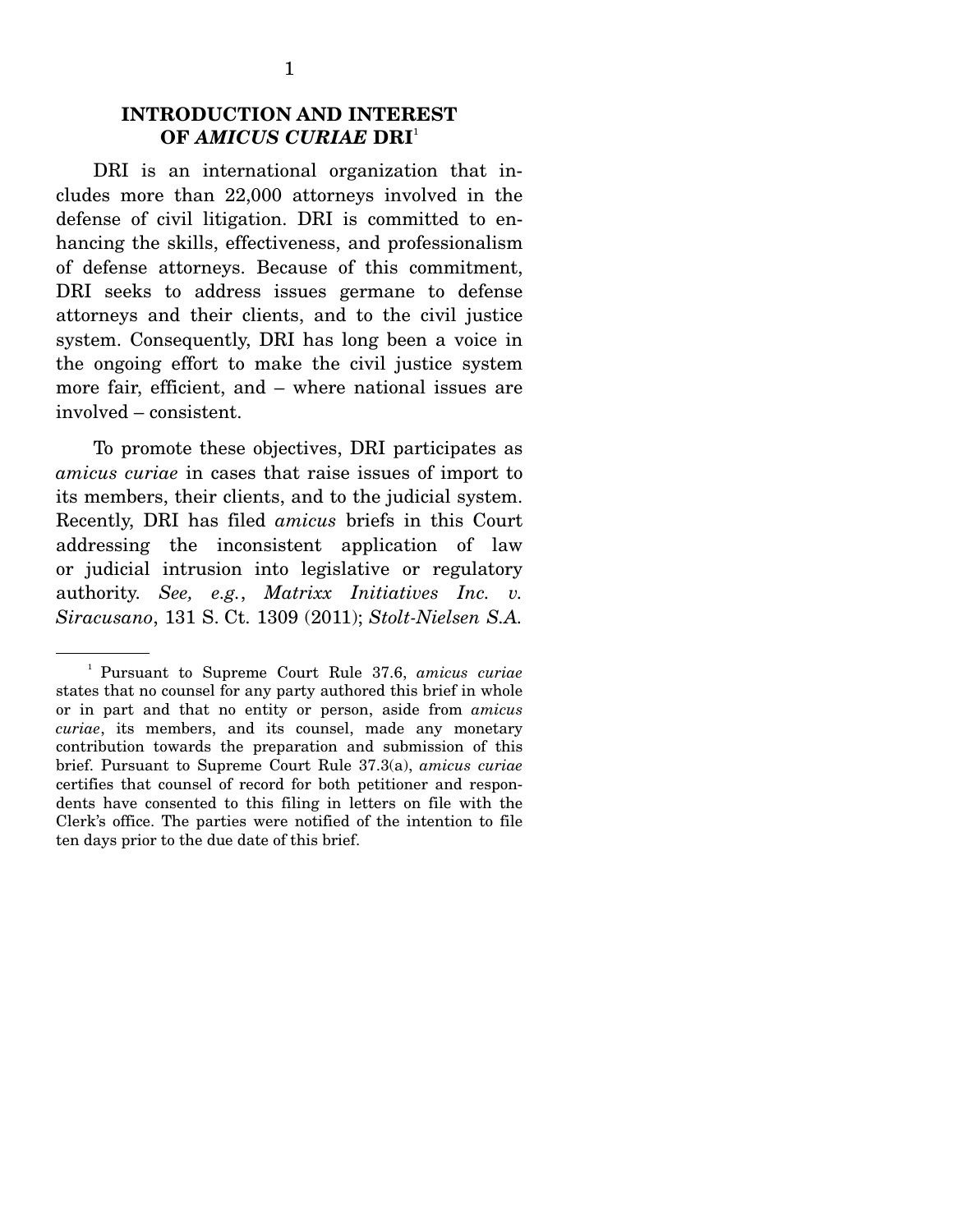*v. Animalfeeds Int'l Corp.*, 130 S. Ct. 1758 (2010); *see also Greenwood v. CompuCredit Corp.*, 615 F.3d 1204 (9th Cir. 2010), *petition for cert. filed*, 79 U.S.L.W. 3442 (U.S. Jan. 24, 2011) (No. 10-948).

In the proceedings below, a divided panel authorized a private *Bivens v. Six Unknown Fed. Narcotics Agents*, 403 U.S. 388 (1971) action for damages against private prison employees for alleged constitutional violations. In so doing, the majority broke away from the decisions of two other Circuits, both of which declined to recognize *Bivens* actions under largely the same circumstances, as well as controlling Supreme Court authority. Although the majority's decision created a seismic rift in current *Bivens* jurisprudence, the Ninth Circuit nevertheless denied rehearing *en banc*, with several judges dissenting in a sharply worded opinion.

 The petition for writ of certiorari does an exemplary job of explaining why the majority's decision requires this Court's review and DRI will not repeat those reasons here. Instead, DRI submits this *amicus*  brief to amplify the legal and practical consequences of the panel majority's decision, which favor granting certiorari as well.

 As an initial matter, because creation of private causes of action is better suited to the legislative process, this Court for the last 30 years has refused to extend *Bivens* actions beyond three limited circumstances – none of which are present in this case. But the lower court's decision takes *Bivens* into uncharted territory by exposing private employees to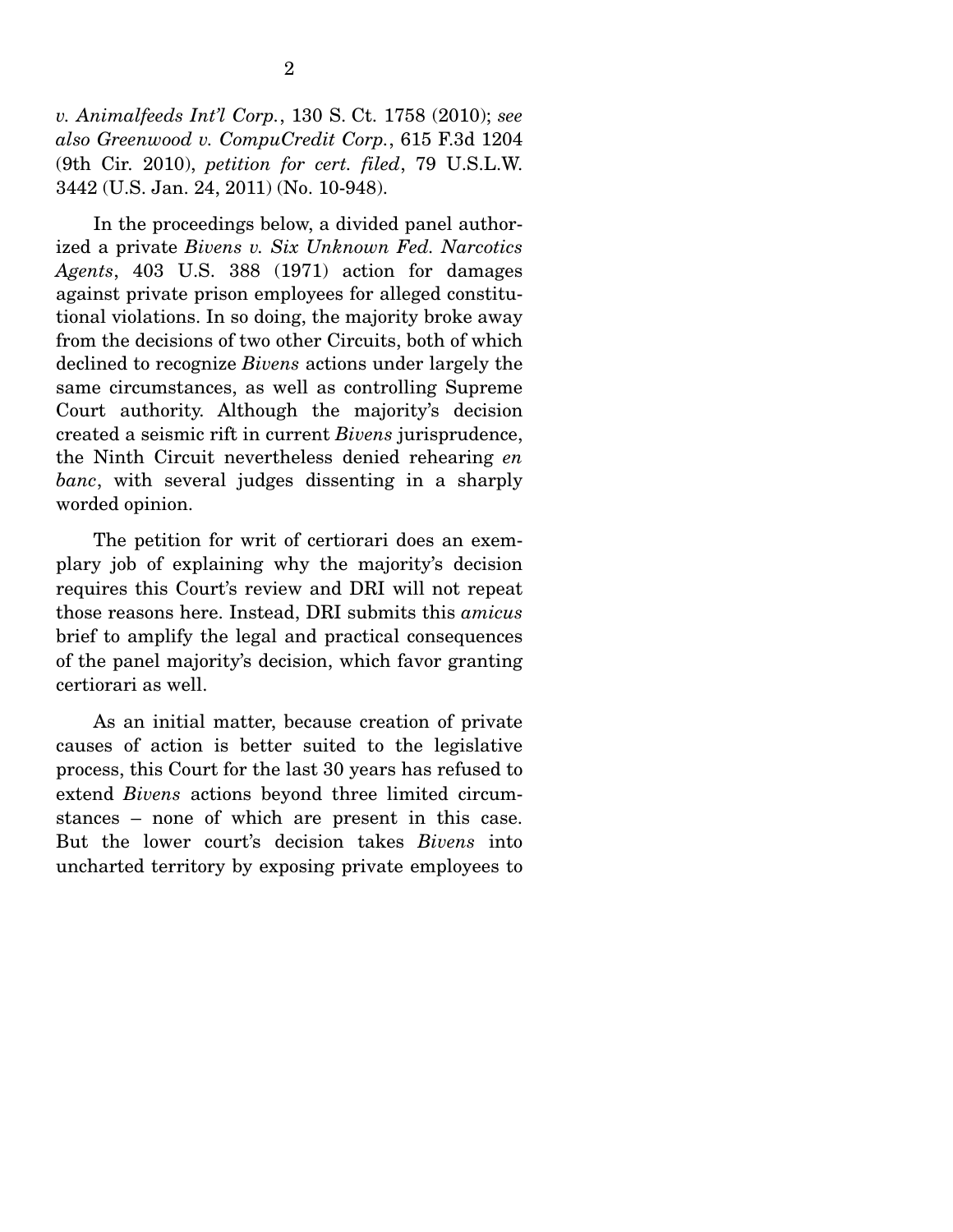an unprecedented form of personal liability. The ramifications of extending *Bivens* in this manner involve precisely the type of complex and competing policy and practical issues that are best suited for the legislative process. Yet, while Congress has adopted multiple statutes governing private prisons, none of those statutes state or imply any intent to create avenues for relief beyond what the statutes provide. By creating a cause of action in the absence of any indication from Congress that one should exist, the Court of Appeals majority has improperly substituted its own judgment for Congress's and thus overstepped its bounds.

 Moreover, as two other Circuits have recognized, creating a *Bivens* action in these circumstances will not accomplish the majority's stated purpose of achieving uniformity in the law. On the contrary, not only does the ruling depart from this Court's established jurisprudence, but it also imposes a second liability regime on top of the fifty states' tort laws. As a result, rather than promoting uniformity, the Court of Appeals majority has opened the door to parallel liability under a whole new set of rules. Nothing in the *Bivens* jurisprudence warrants that extraordinary result.

 Finally, DRI is concerned that the decision will reverberate beyond the private prison setting. Because the Court of Appeals majority provides no measurable limits on *Bivens*, other private employees who work for companies that contract with the government – and DRI's membership represents many of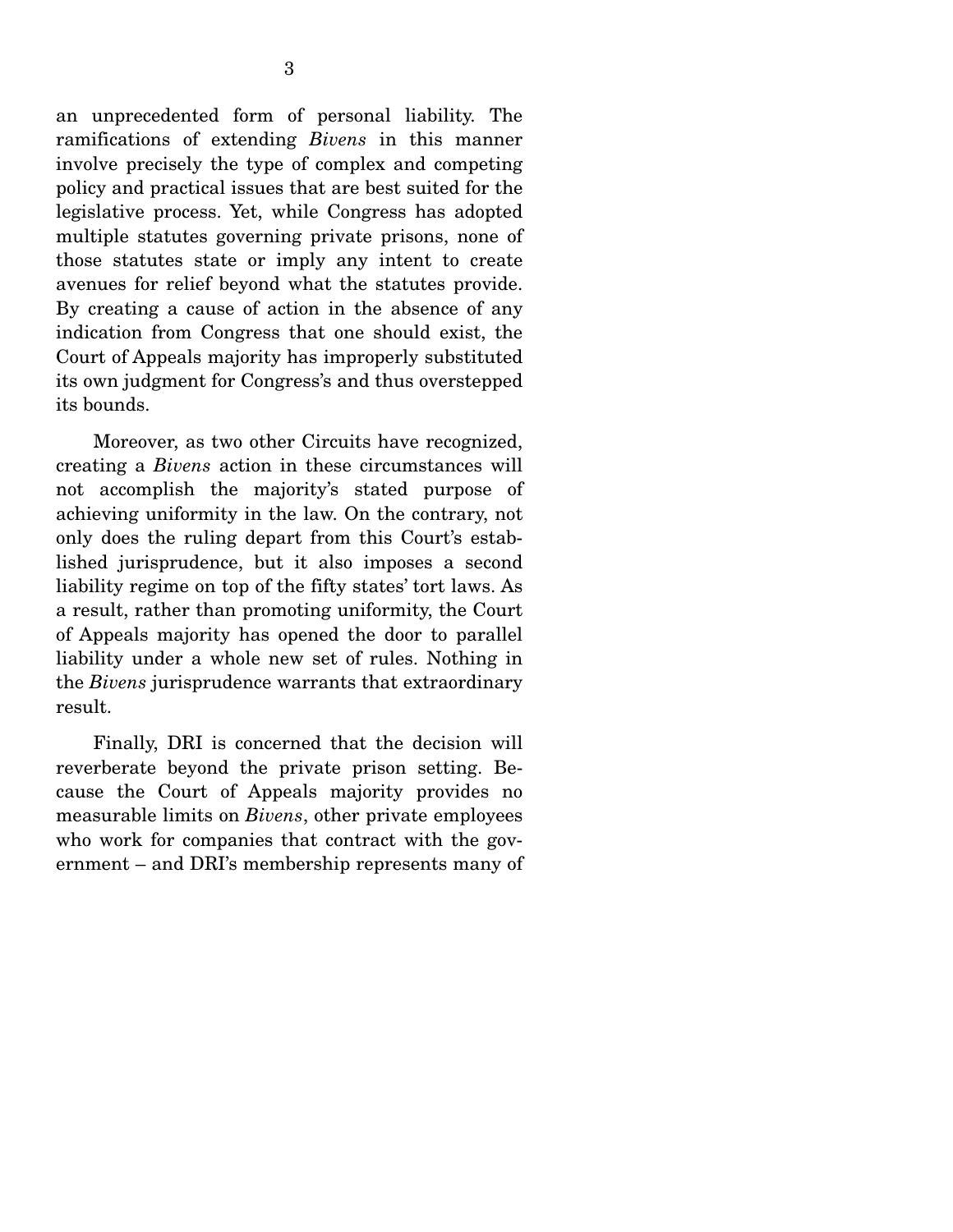these companies – face an inchoate risk of personal liability. Because of the breadth of the government's contracting operations, the number of private employees that face potential liability is immense and the potential for an increase in *Bivens* lawsuits is substantial. Before the decision takes root, and unleashes these consequences on private employees and the judicial system, this Court should grant review to determine whether there are solid legal grounds for doing so.

#### **REASONS FOR GRANTING THE PETITION**

--------------------------------- ♦ ---------------------------------

 Creating "a private right of action is . . . better left to legislative judgment in the great majority of cases." *Sosa v. Alvarez-Machain*, 542 U.S. 692, 727 (2004). The unifying thread among the only three decisions in which this Court has permitted the unlegislated *Bivens* theory was that the plaintiff had no sufficient remedy to redress his or her grievance. *See Bivens v. Six Unknown Fed. Narcotics Agents*, 403 U.S. at 389 (federal agents who, under the color of federal authority, commit Fourth Amendment violations could be liable for civil damages; plaintiff could not sue federal officer under Section 1983); *Davis v. Passman*, 442 U.S. 228, 245 (1979) (employee of Congressman could allege claims under the Fifth Amendment's equal protection clause for gender discrimination; plaintiff had no remedies under federal anti-discrimination statutes or state law); *Carlson v. Green*, 446 U.S. 14, 20, 25 (1980) (prisoner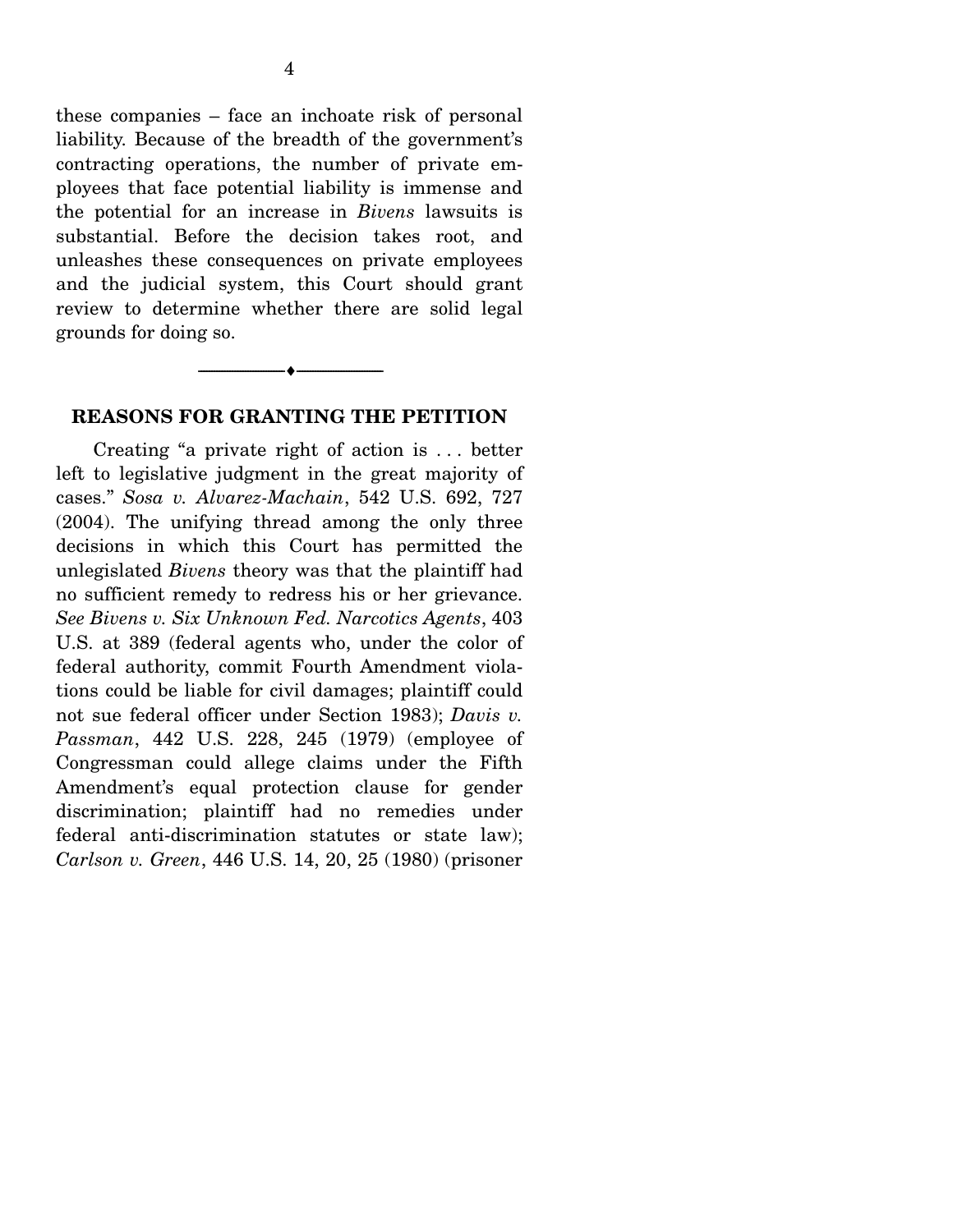could sue public prison official; although Federal Tort Claims Act provided plaintiff with an alternative remedy against the United States, it provided no remedy against the individual who committed the constitutional violation).

 As petitioners note, this Court uniformly has refused to expand *Bivens* beyond the above trilogy in many decisions over the last 30 years. This jurisprudence is a byproduct of the limited role of the judicial branch – and, by contrast, the primacy of Congress – in determining whether substantive legal liability should be created in the public interest. *See Schweiker v. Chilicky*, 487 U.S. 412, 426-27 (1988) ("[W]e declined in *Bush* ' "to create a new substantive legal liability . . . " because we are convinced that Congress is in a better position to decide whether or not the public interest would be served by creating it.'" (internal quotations and citation omitted). As the Fourth Circuit observed in rejecting *Bivens* actions against private prison employees:

Congress possesses a variety of structural advantages that render it better suited for remedial determinations in cases such as this. Unconstrained by the factual circumstances in a particular case or controversy, Congress has a greater ability to evaluate the broader ramifications of a remedial scheme by holding hearings and soliciting the views of all interested parties. [citation] And by debating policies and passing statutes rather than deciding individual cases, Congress has increased latitude to implement potential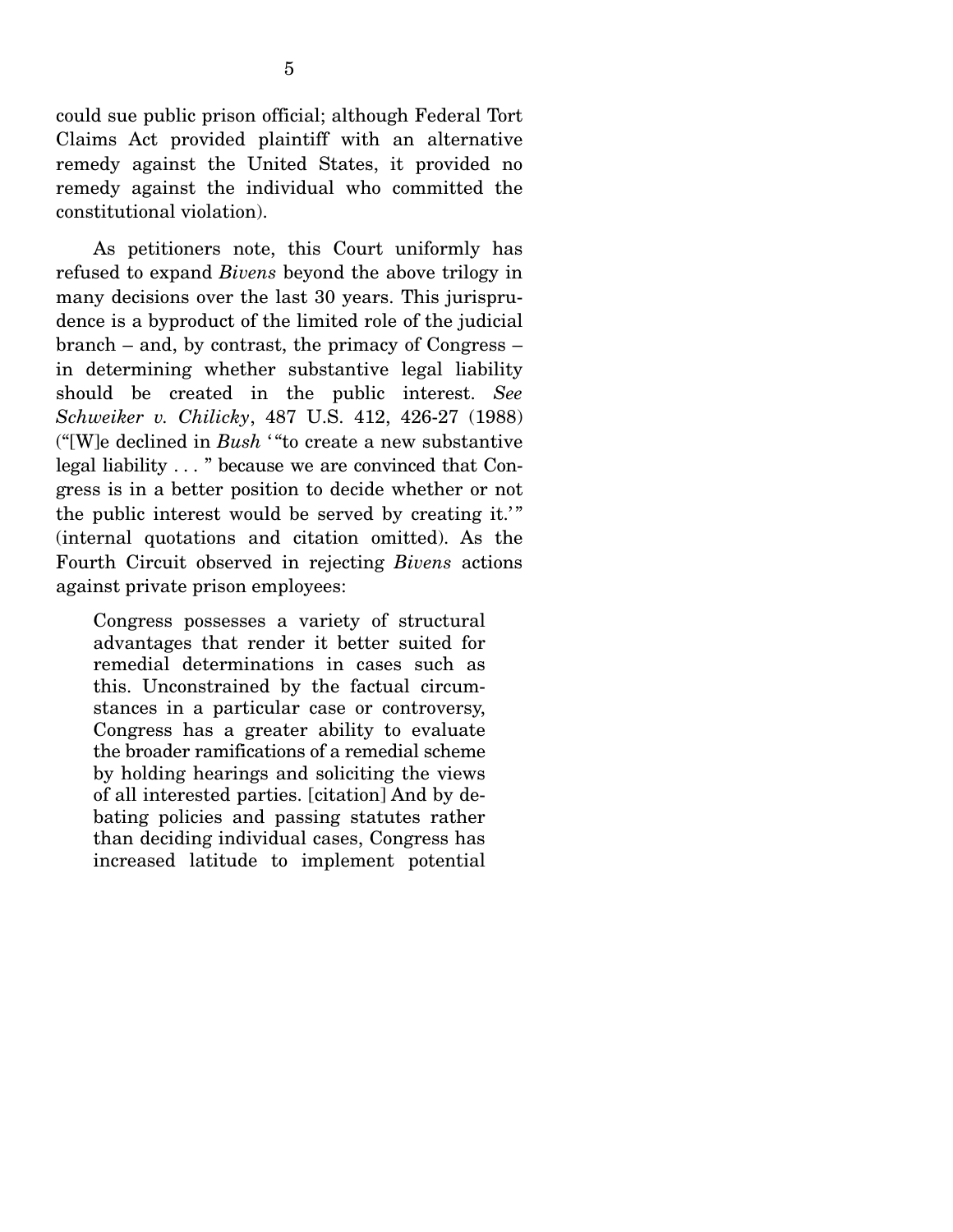safeguards – e.g., procedural protections or limits on liability – that may not be at issue in a particular dispute.

#### *Holly v. Scott*, 434 F.3d 287, 290 (4th Cir. 2006).

 Here, as the Fourth Circuit also observed, "there are a variety of statutes authorizing the housing of federal inmates in privately operated facilities." *Holly*, 434 F.3d at 290 (citing 18 U.S.C. § 4013(b)). "Congress passed these statutes in the belief that private management would in some circumstances have comparative advantages in terms of cost, efficiency, and quality of service." *Id*. However, nothing in these statutes states or implies Congressional intent to create a right of action against private prison employees for constitutional violations. *Cf. Carlson*, 446 U.S. at 20 (*Bivens* action permissible where Federal Tort Claims Act explicitly stated that the statute ran parallel to *Bivens* actions). On the contrary, to create a *Bivens* action in addition to existing statutory "avenues of inmate relief might well frustrate a clearly expressed congressional policy." *Holly*, 434 F.3d at 290.

 The Court of Appeals majority did not heed this statutory scheme or the absence of any express or implied intent by Congress to provide a remedy for constitutional violations by private prison employees. Instead, the majority simply substituted its own judgment. This kind of judicial legislating is forbidden. *See U.S. v. Nat'l Treasury Employees Union*, 513 U.S. 454, 479 (1995) ("Our obligation to avoid judicial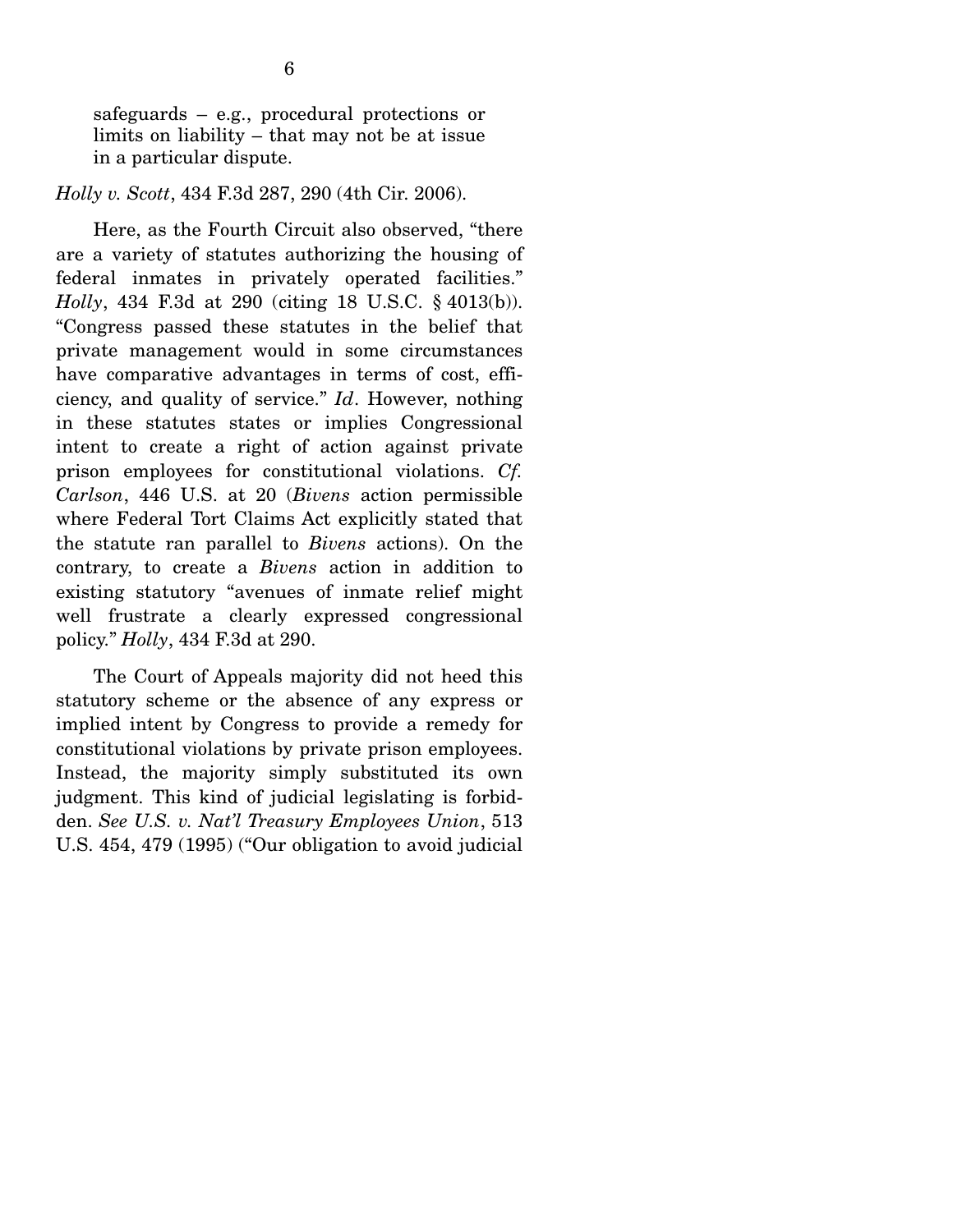legislation also persuades us to reject the Government's second suggestion – that we modify the remedy by crafting a nexus requirement for the honoraria ban."); *Merrill Lynch, Pierce, Fenner & Smith, Inc. v. Curran*, 456 U.S. 353, 394 n.100 (1982) ("It is just as much 'judicial legislation' for a court to withdraw a remedy which Congress expected to be continued as to improvise one that Congress never had in mind." (citation omitted)).

 There is no practical reason to depart from these longstanding prohibitions against judicial legislation, either. Again, the Court has extended *Bivens* only twice – "to provide an otherwise nonexistent cause of action . . . [and] to provide a cause of action for a plaintiff who lacked any alternative remedy for harms caused by an individual officer's unconstitutional conduct." *See Corr. Svcs. Corp. v. Malesko*, 534 U.S. 61-62, 70 (2001) (emphasis omitted). But here, the individual tort regimes of the fifty states already provide prisoners with adequate means of redressing their grievances through damages. In light of these available alternative remedial schemes, creating a *Bivens* action through judicial legislation is an unnecessary and unwarranted exercise.

 The creation of a *Bivens* action also is troubling because it constitutes a profound leap of uncertain implications. Statutes that impose personal liability on persons who commit civil rights violations under the color of law were developed with the understanding that public employees assume certain official duties when accepting public employment, and thus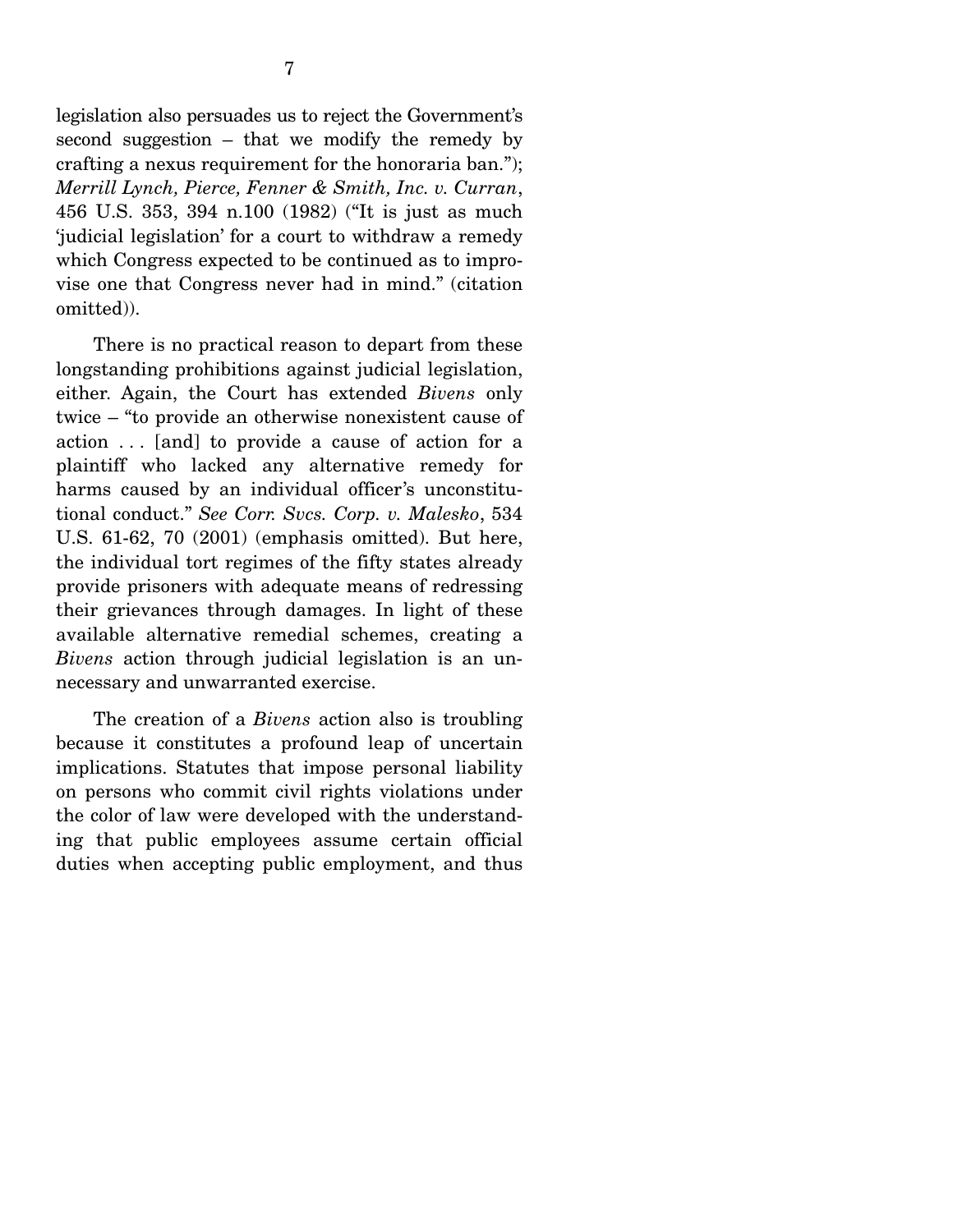are entitled to various privileges, immunities, and indemnity rights by virtue of their public employment. In the few instances in which it has authorized *Bivens* actions, the Supreme Court undoubtedly assumed that similar duties, privileges, immunities, and indemnity rights would apply to the federal officials subject to suit because those officials likewise were public employees. But the extension of *Bivens* to private employees in this case takes a doctrine developed exclusively to apply to public officials and injects it into an arena – private employment – where the rules are different. It is impossible to foresee all of the implications of extending *Bivens* into this new arena, and that is ample reason for the courts to exercise restraint and leave the issue for the legislative process, where those ramifications can be more fully explored.

 Apart from overstepping its bounds, the Court of Appeals majority has done grave harm to its own stated intent of providing uniform liability for these kinds of claims. The majority has dropped a *Bivens*based liability scheme right on top of the fifty states' tort law regimes. In the process, the panel has created a circuit split regarding whether a *Bivens* action may be maintained in these circumstances at all. The result is that some private prison employees may face tort liability under a patchwork of different state laws, as well as *Bivens* claims. Others may face only *Bivens* claims. Still others may face a patchwork of state tort liability and no *Bivens* claims at all. In all cases, private prison employees will not have the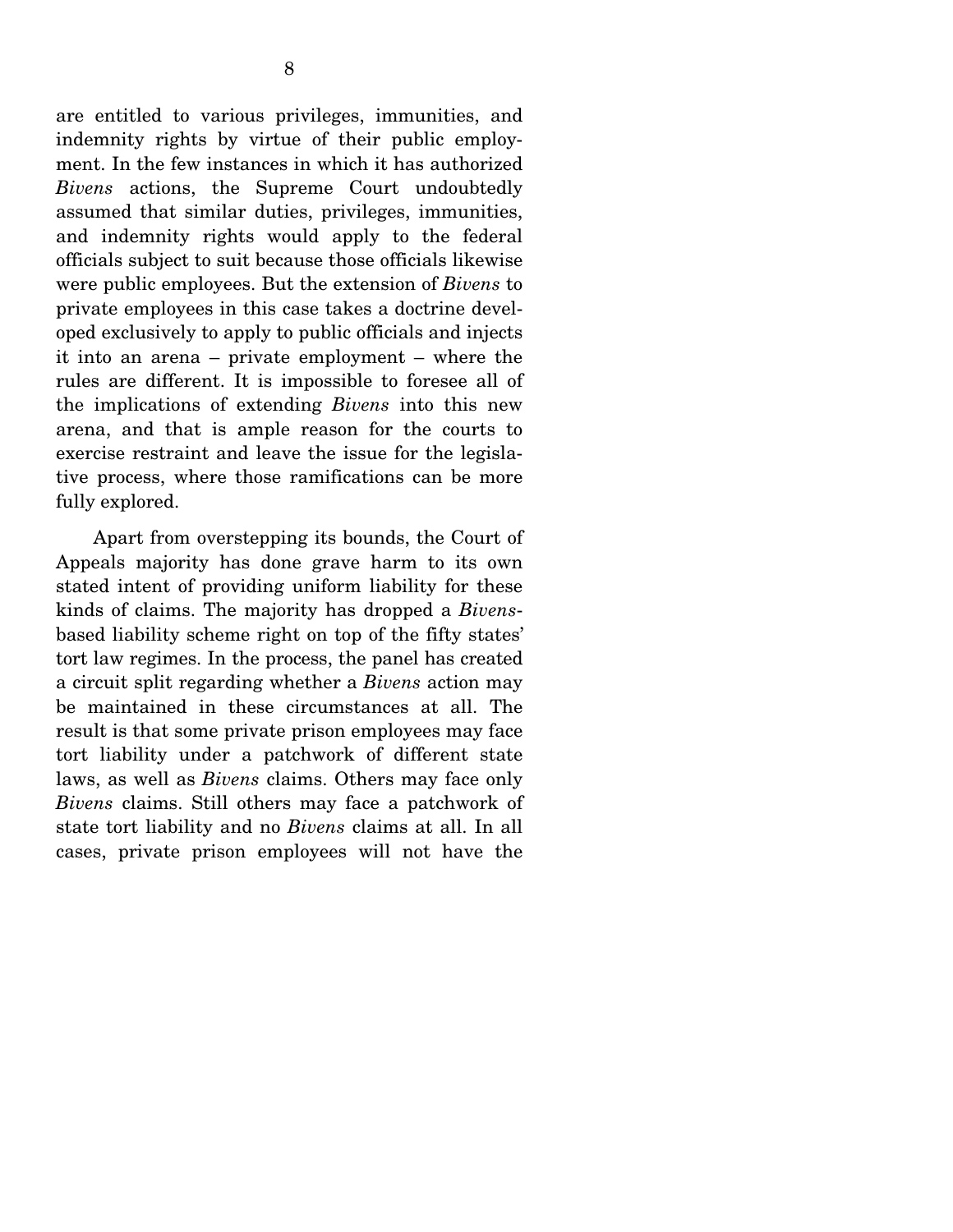benefit of a qualified immunity defense that their public employee counterparts enjoy. That is hardly a uniform picture of liability.

 Finally, the Court of Appeals' decision will likely reach beyond private prison employees, resulting in a flood of *Bivens* actions. The majority has blurred the *Bivens* line in a way that creates uncertainty not just for private prison employees, but for all employees at any of the numerous private companies that contract with the government. All of these employees now face an inchoate risk that the decision may spur actions against them.

 The number of private employees performing what typically are considered "government functions" – and who are thus potentially subject to *Bivens* actions under the Court of Appeals' reasoning – has only increased over the past twenty years. *See* Laura A. Dickinson, *Public Law Values In A Privatized World*, 31 YALE J. INTL. L. 383, 383-84 (2006). The growth in privatization has touched not only the prison management sector, but also sectors such as health care, education, welfare and public benefit administration, foreign affairs, and security services. *See id.*; *see also* Richard Frankel, *Regulating Privatized Government Through § 1983*, 76 U. CHI. L. REV. 1449, 1451-52 (2009); Laura A. Dickinson, *Government For Hire: Privatizing Foreign Affairs And The Problem Of Accountability Under International Law*, 47 WM. & MARY L. REV. 135, 137-38 (2005). Plus, "[w]ith billions of dollars in federal aid from the recently enacted economic stimulus package going to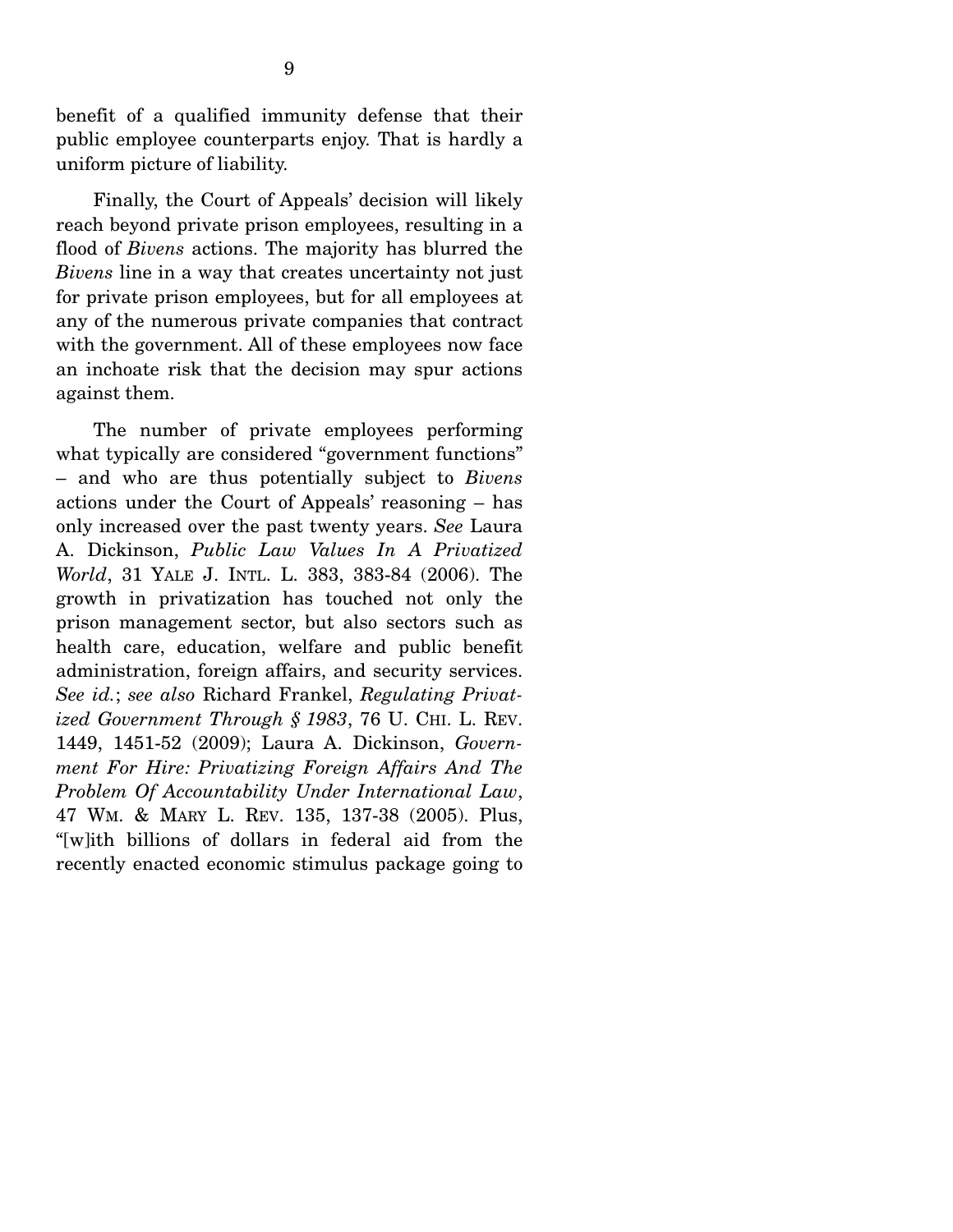state and local governments, privatization opportunities should only increase." Frankel, *supra*, at 1452.

 At the same time, as petitioners point out, our courts have been inundated with approximately 19,000 *Bivens* actions in the last decade alone. On its face, this number is astonishing considering that the Court has recognized *Bivens* actions in only three limited circumstances. However, because the majority's decision would potentially expose all employees of private government contractors to *Bivens* liability – at a time when privatization of government functions is trending rapidly upwards – the number of *Bivens* actions filed in the next decade could skyrocket well above 19,000.<sup>2</sup> Before burdening our courts any further, as the Court of Appeals majority would envision, this Court should grant review to ensure there are good legal grounds for doing so.

--------------------------------- ♦ ---------------------------------

<sup>&</sup>lt;sup>2</sup> In the brief period since the Ninth Circuit denied rehearing *en banc* in this case, the decision already has been cited in actions that do not involve private prison employee-defendants. *See, e.g.*, *Reiner v. Mental Health Kokua*, No. 10-00340, 2011 WL 322535, at \*6-8 (D. Haw. Jan. 31, 2011) (dismissing Fifth and Fourteenth Amendment claims against non-profit mental health facility operator and its employees because they were not state actors under *Pollard*); *Martinez v. Mercy Hosp. of Bakersfield*, No. 1:09-cv-01994, 2011 WL 444861, at \*1 n.1 and \*2 (E.D. Cal. Feb. 8, 2011) (dismissing Eighth Amendment claim against private hospital and its medical staff, "assuming but not deciding" that defendants could be state actors under *Pollard*).